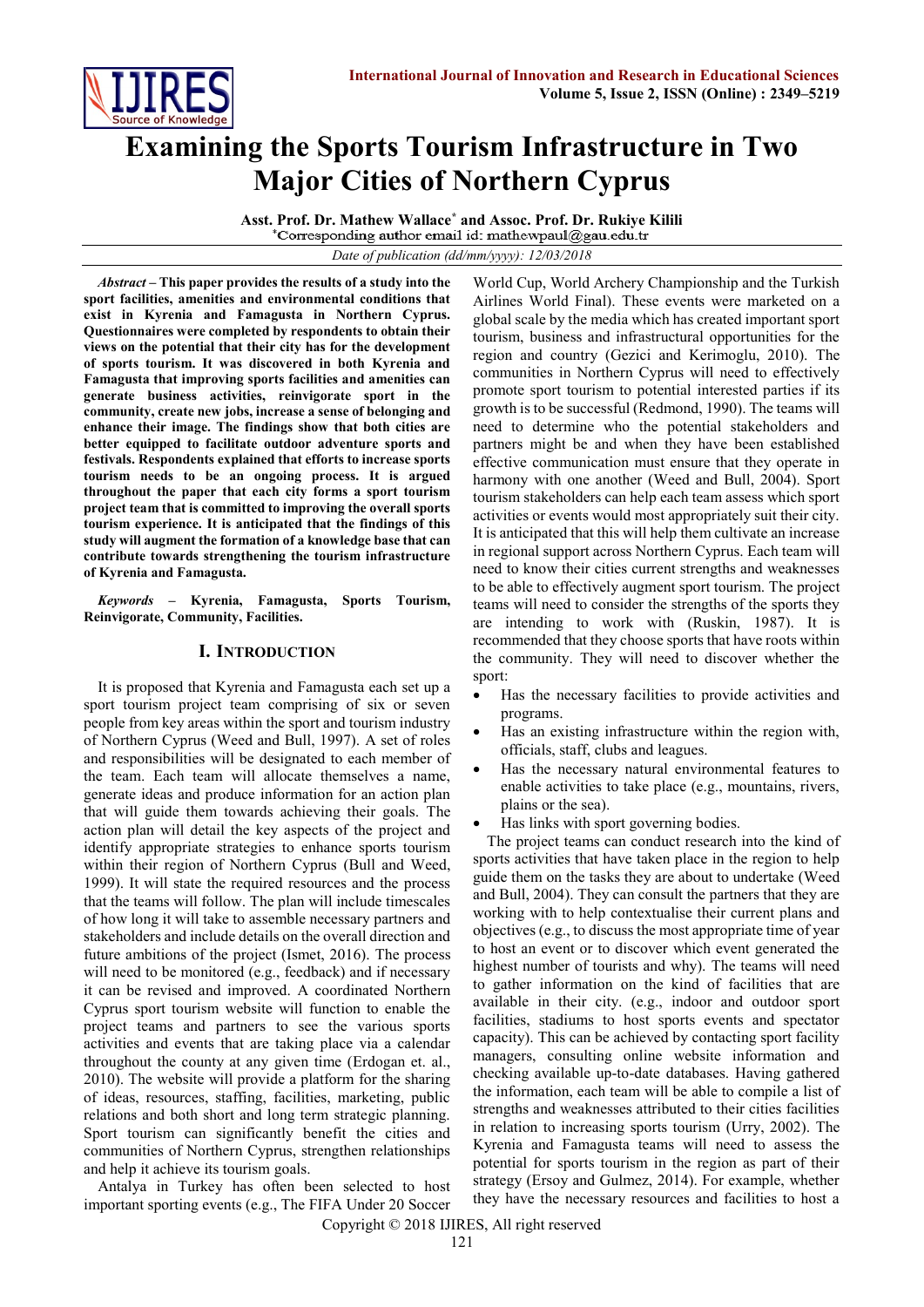

local annual sports event (e.g., a stadium with adequate spectator capacity or the ability to provide sufficient hotel rooms during an event) and whether it would be better to host it during the winter, spring, summer or autumn months (Statistical Yearbook of Tourism, 2009). The kind of expenses that can be incurred include the payment of staff, hospitality, security activities and the costs associated with operating a venue.

Participant and spectator expenditures that will benefit the local economy can include travel to the event, accommodation, entrance fees, meals and shopping (Hinch et. al., 2001). Many of those that travel to an event will also visit the attractions of the city (e.g., Kyrenia harbour) and return for many years (Kiss, 2012). Strengthening the system of sports tourism in Northern Cyprus on a regional basis through the use of project teams and appropriate partnerships can also improve the local sports programs that are provided. Large-scale sports events provide opportunities for local businesses and employment (e.g., operational activities and structural redevelopment). It can result in the building of new venues, the renovation of old sport buildings and improvements to local roads which can be costly but will benefit the cities in the long-term future (Ottevanger, 2007). They also generate important social benefits through cultural activities that boost the identity of a city and country on a global scale and can incorporate environmental themes to further encourage the promotion of tourism (Jones and Munday, 2007). Successfully hosted sports events in Northern Cyprus provide examples for use in promotional activities that highlight it as a sport tourism destination of choice that has a climate and infrastructure that provides for healthy lifestyle choices (Cansel et. al., 2008). The teams will need to know which sports will generate tourism and be of economic benefit to their city (Erdogru and Yazici, 2013). For example, professional sport teams provide spectator entertainment and visiting teams bring spectators with them which supports the local economy. The Kyrenia and Famagusta sport tourism project teams will need to assess the economic costs (e.g., operating expenses), economic value to the region (e.g., creation of jobs), social impacts (e.g., youth and sport development) and community impact (e.g., sport facility improvements). The teams can involve the tourism industry at every opportunity as part of building a robust sport tourism infrastructure in their city for the future.

As part of marketing a sports event the teams can send out invites to potential sport participants and spectators from other communities and abroad to encourage overnight stays and travel (Erdogan et. al., 2010). The teams can work with local restaurants and hotels to offer special deals during an event to promote it as part of public relations. These special benefits can be sold as packages (e.g., family adventure sports package) through local travel agents who can arrange flights and hire rental cars (Kilili et. al., 2016). The objective of each team must be to maximise the experience that the visitors have to increase the likelihood that they will return the following year (tourists can be contacted in the future as part of marketing and public relations). Each team can construct a mission statement that details how they will increase sports tourism within their city over the next five years in Northern Cyprus. They will need to establish structures and strategies within their teams to ensure that a systematic approach is followed as part of their plan. Both the Kyrenia and Famagusta teams will need to identify which sports activities and events could be effectively utilised in their cities to ensure that the sports facilities are being used to their full potential (Cansel et. al., 2008). The teams can organise sports activities (e.g., youth summer schools, festivals and camping) and events that cater for specific markets with volunteers being used to help manage them (Szromek et. al., 2012). It might be the case that an international event would be most beneficial or that local sports activities are a more feasible undertaking that includes opportunities for participation for those with disabilities. Each sport tourism project team will need to know the demographic makeup that exists in their city when deciding whether to focus on senior or youth events and activities. If the teams are operating in a predominantly multicultural market segment, they can incorporate multicultural activities and events into their plans and strategies (Szromek et. al., 2012). This can provide opportunities to link sport with cultural and arts organisations to host local festivals to increase tourism potential. The activities and events can each have a theme based on the community to increase the sense of belonging that people experience (Szromek et. al., 2012). For example, an annual dance, arts and crafts festival for a full weekend in Kyrenia or a sports and culture event in Famagusta (Yekta et. al., 2014). The results of each sport tourism team's activities can be shared with each other and the necessary partners and stakeholders via the website. Effective marketing campaigns can result in the involvement of communities from across Northern Cyprus and overseas with hotel stays and meals being necessary.

## **II. LITERATURE REVIEW**

Ioannides and Apostolopoulos (1999) discuss the effects that war and political instability has had on tourism in Northern Cyprus and the extent that the industry can recover from it. Altinay and Bowen (2006) detail the consequences of political interference to the tourism industry of Northern Cyprus and explain that progress is hampered by the conflicting goals and objectives of those involved. Yasarata et. al., (2010) explain that the sustainability of tourism in Northern Cyprus is weakened by the politicisation of the public sector. Katircioglu et. al., (2007) assess the progress that has been made in the tourism industry of Northern Cyprus since 1974. Ismet (2016) examines the tourism policies in place after 1974 and discovered that these policies were obscured because of the political non-recognition status of Northern Cyprus. Safakli (2005) suggests that an alliance with Turkey or the European Union will improve the economy of Northern Cyprus. Altinay et. al., (2002) advocate for a federal arrangement to repair the tourism industry in Northern Cyprus. Alipour et. al., (2011) argue that institutionalised restructuring along with a conservative ethical approach will aid planning for sustainable tourism in Northern Cyprus. Alipour et. al., (2005) assess the planning and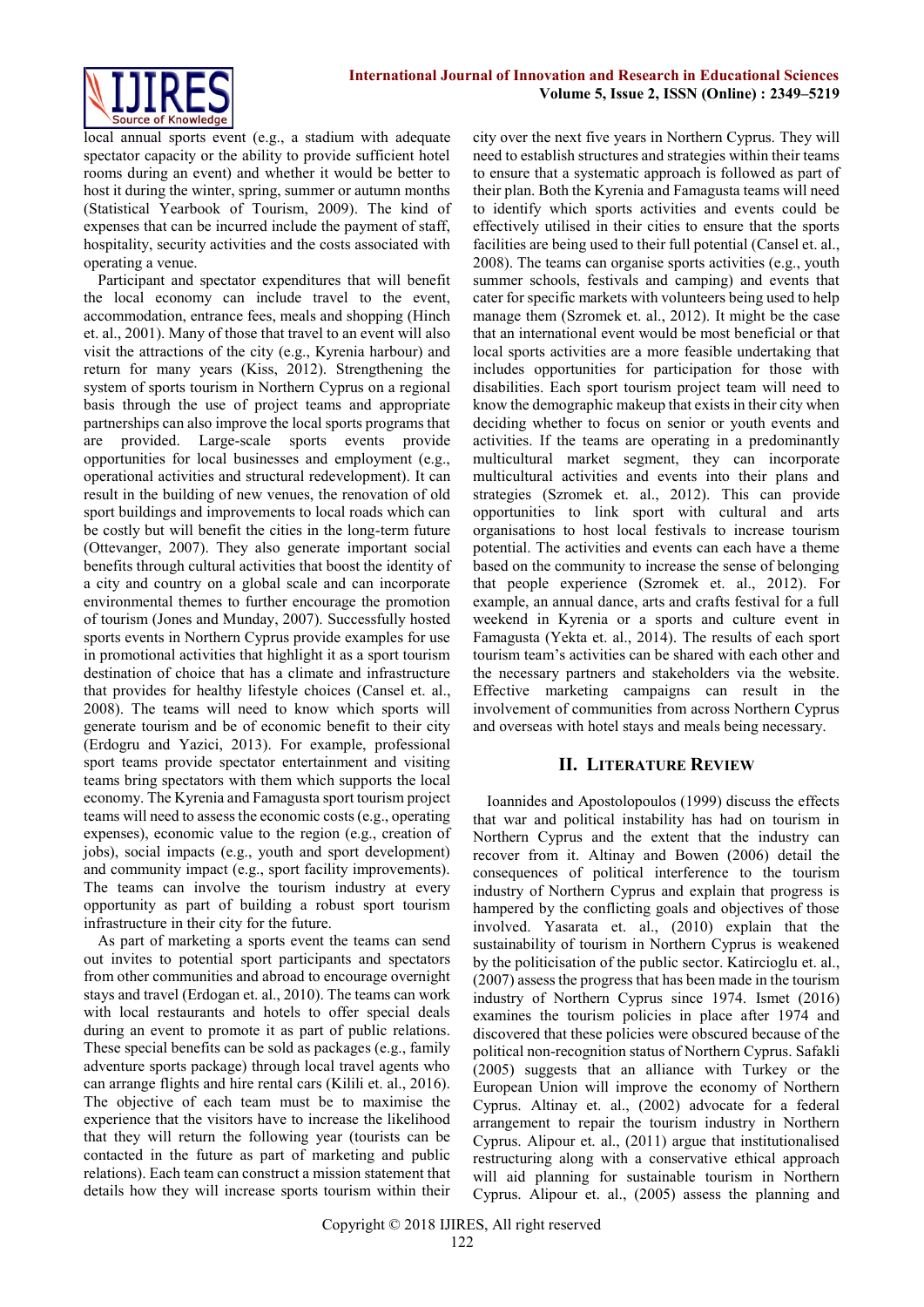

structure of the tourism sector in the Turkish Republic of Northern Cyprus (TRNC). They compare it to the South and explain that the TRNC and the institutions that govern it lack adequate planning and are without a set of comprehensive tourism policies. Cansel et. al., (2008) detail the potential of Northern Cyprus and note that it could focus on the high end tourist attractions. Erdogan et. al., (2010) identify potential marketing strategies to help overcome political barriers to the growth of tourism. Altinay and Hussain (2005) investigate the possible problematic consequences of tourism on the environment in Northern Cyprus. They advocate for the construction of policies that address issues of health and safety, environmental destruction, quality of road and vehicle maintenance, littering, pollution waste disposal and water supply. Kilili et. al., (2016) explored adventure sports tourism in Northern Cyprus in their study and discovered that the potential that adventure sports provide was not being capitalised upon and suggest that Northern Cyprus is an ideal location for those seeking to participate in adventure sports (e.g., scuba diving).

# **III. HYPOTHESIS**

**H1** Kyrenia and Famagusta have facilities and natural resources that can provide for a range of sports activities, events, competitions and programs.

**H2** Outdoor adventure sports and festivals have the greatest potential for increasing sports tourism in Kyrenia and Famagusta.

**H3** The creation of new jobs is the most important reason for improving and increasing sport facilities and activities.

# **IV. METHODOLOGY**

It was agreed that a quantitative approach was the practical option given the number of respondent responses needed and the type of information being sought with standardised answers to questions supporting the compilation of data. A quantitative approach enables researchers to obtain high quantities of data relatively quickly and cost effectively (Creswell, 1994). A pilot study with ten questionnaires being administered in each city was completed as a preliminary assessment of the methodology being implemented. Forty sport enthusiasts and participants residing in Kyrenia and forty from Famagusta completed the questionnaires for the full-scale study. The questionnaire findings were quantified on a scientific and objective basis using the statistical software package SPSS to maximise accuracy and as an efficient use of time. The researchers wanted to obtain the views of respondents on the potential that their city has for the development of sports tourism.

The questionnaire had twenty-four questions with five of the questions being demographic in nature (Gratton and Jones, 2004). It was designed according to the aims and objectives of the study and the questions used were clear, succinct with open and closed questions being examined for inclusion to maximise the effectiveness of the questionnaire (Creswell, 1994). The questionnaires were ethically

conducted on an interviewer basis for both the pilot and main study. The aim was to administer the questionnaire conversationally to ensure that the respondents where at ease whilst completing it (Gratton and Jones, 2004). Presenting them orally to each respondent helped to ensure that desired response rates were achieved. To participate in the study respondents had to be able to comprehend the questions and select appropriate answers. The researchers were aware that the choice of words and structure of sentences would influence responses (Gratton and Jones, 2004). The questions were organised logically with the general ones positioned at the start of the questionnaire and the in depth and sensitive enquiries coming later (Creswell, 1994). Spelling and grammar was repeatedly checked and only words that aided understanding were selected with overly technical language not being included to prevent confusion (Creswell, 1994). Designing it in this way increased the likelihood that it would be understood by respondents of different cultures and backgrounds. This is an example of two of the questions that were used:

**Que**. Have you ever been to a large-scale sports event? (e.g., Olympic Games, Football World Cup, Wimbledon)

| $(0.5)$ $-2.5$ $-1.5$ $-0.5$ $-0.5$ |
|-------------------------------------|
| Yes, many times                     |
| Yes, but only once                  |

 $\Box$  No, but I am planning to visit a large-scale event

No, I am not intending to attend one

**Que.** What are your cities weaknesses for the infrastructure of sport tourism? (please select as many as you would like)

| Political/business assistance              |
|--------------------------------------------|
| Hotel prices/ facilities                   |
| Outdoor/indoor sport facilities and prices |
| Transportation                             |
| Local media assistance                     |
| University/college sport facilities        |

## **V. FINDINGS**

Sixty-three percent of those questioned in Famagusta and Kyrenia were male with the majority aged between thirty and forty nine. Sixty-nine percent of those questioned were postgraduates with fifty-three percent being single. Eightythree percent liked their cities and thought that the climate was favourable for sports activities and events. A greater number of those questioned had attended a large-scale sports event and fifty-six percent believed that atmosphere was a motivating reason for attending them. A majority of respondents indicated that hosting large-scale sports events is important for raising the host countries image. Football was found to be the most frequently attended large-scale sports event. A majority of those questioned believed that outdoor adventure sports (e.g., mountain biking) and festivals had the greatest potential for sports tourism, which supports what was hypothosised for this study. Sixty-eight percent held the view that community relations with the local media were poor. Sixty-two percent felt that community relations with local businesses were poor and fifty-four percent expressed the view that community relations with politicians were poor.

Copyright © 2018 IJIRES, All right reserved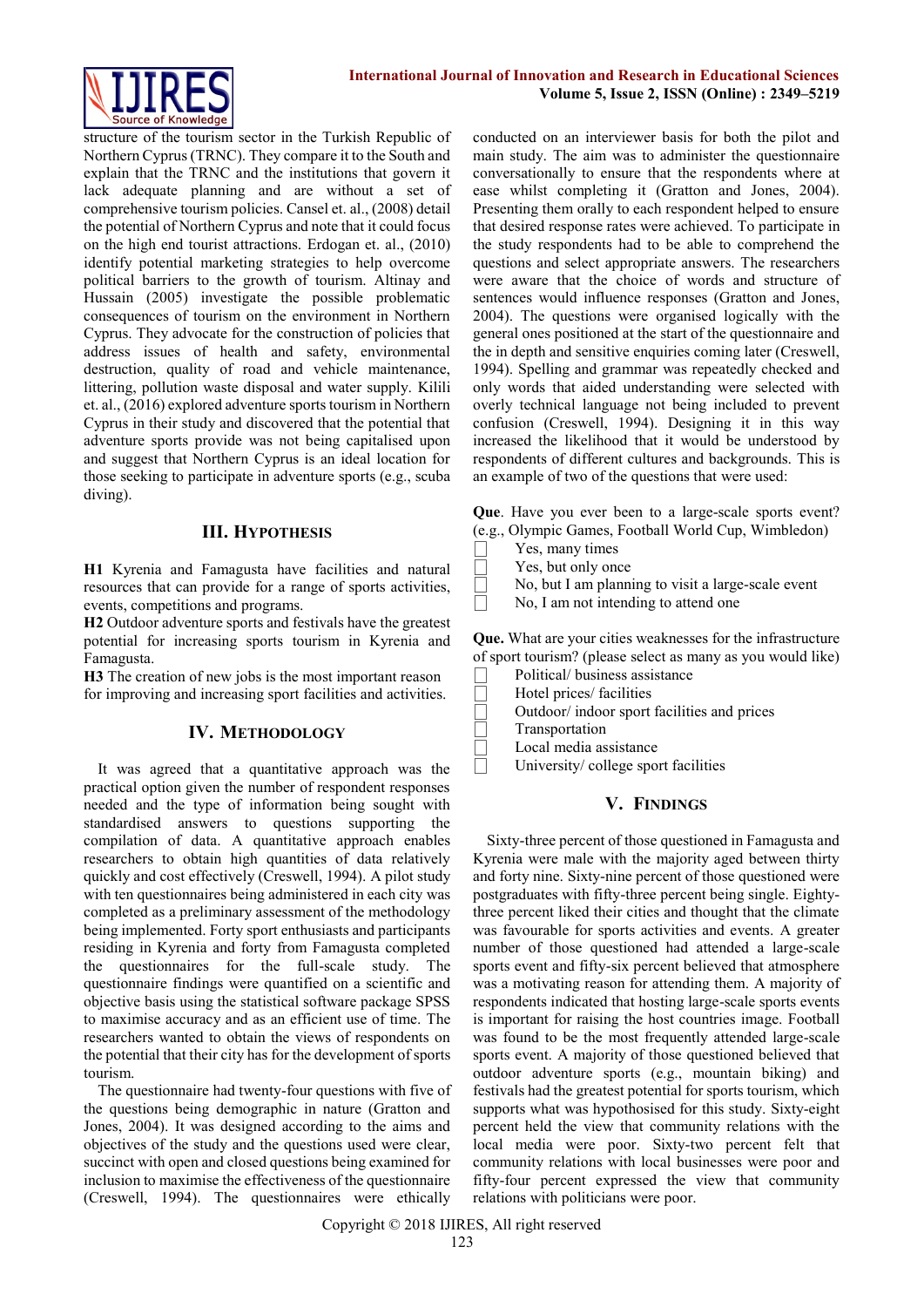

A majority of respondents believed that racket sports could be developed for sports tourism and seventy-one percent of them believed that this was because of the facilities that exist in their cities. It was discovered that Kyrenia and Famagusta have facilities and natural resources that can provide for a range of sports activities, events and programs, which supports what was hypothesised for this study. They included: gymnasiums, indoor/outdoor stadium facilities, swimming pools, fields, mountains and beaches. The beach and gymnasiums were considered as being natural resources and sports facilities offering the greatest potential. A majority of respondents indicated that people perceived the sports facilities in their cities positively. Enhancing the image of the cities and generating a sense of belonging were found to be the most important reasons for improving and increasing sports activities and events, which refutes what was hypothesised for this study. Seventy-five percent held the opinion that not enough was being done to promote sports tourism. Fifty-five percent of those questioned thought that political and business assistance were infrastructural weaknesses for sports tourism in their cities. A majority believed that increasing political intervention would aid the process of improving the quality of sports activities and events being provided.

### **VI. CONCLUSION**

Both Kyrenia and Famagusta possess natural environmental features that are conducive for a range of sports activities, programs and events to take place. It was discovered that both cities have facilities that can provide sport activities, events and programs, have links with sports governing bodies and an infrastructure that includes officials, staff, clubs and leagues (Alipour et. al., 2005). The findings of this study add to the literature on sports tourism in Northern Cyprus and are the beginnings of a database of knowledge for use by the Kyrenia and Famagusta sport tourism project teams (Weed and Bull, 1997). This information can be used by them to clarify the sport tourist capabilities that exist within the different communities of Northern Cyprus (Standeven and De Knop, 1999). To achieve their project goals each team will need to ascertain how sport tourism can be bolstered in their city as part of improving its competitiveness within the international marketplace (Creswell, 1994). Each team's strategies can focus on the community strengths that they identify and how to sell them to a wider audience (Ottevanger, 2007). A future ambition of the teams might be to improve the transport system and build venues that are capable of hosting sports events that meet the requirements of international standards (Jones and Munday, 2007). It is recommended that future research includes both quantitative and qualitative methodologies on how sport tourism project teams can benefit its sports tourism industry. Future studies might also focus on the countries that the tourists are travelling from, which sports they are participating in, why they chose Northern Cyprus, why they chose a particular city and what they are hoping to gain from their visit.

#### **REFERENCES**

- [1] Alipour, H. and Kilic, H. (2005) An institutional appraisal of tourism development and planning: The case of the Turkish Republic of North Cyprus (TRNC). *Tourism Management,* 26 (1), pp. 79-94.
- [2] Alipour, H. Vaziri, K and Ligay, E. (2011) Governance as catalyst to sustainable tourism development: Evidence from North Cyprus. *Journal of Sustainable Development,* 4 (5), pp. 32-49.
- [3] Altinay, L. Altinay, M. and Bicak, H. (2002) Political scenarios: The future of the North Cyprus tourism industry. *International Journal of Contemporary Hospitality Management*, 17(3), p.272- 280.
- [4] Altinay, L. and Bowen, D. (2006) Politics and tourism interface: The case of Cyprus. *Annals of Tourism Research*, 33(4), pp 939- 956.
- [5] Altinay, M. and Hussain, K. (2005) Sustainable tourism development: A case study of North Cyprus. *International Journal of Contemporary Hospitality Management*, 17 (3), pp.272-280.
- [6] Bull, C. and Weed, M. (1999) Niche markets and small island tourism: The development of sports tourism in Malta. *Managing Leisure*, 4 (3), pp. 142- 155.
- [7] Cansel, A. Bavik, A. and Ekiz, H.E. (2008) The unknown market in Mediterranean tourism: Turkish Republic of Northern Cyprus. *Journal of Tourism and Hospitality,* 5 (2), pp. 93-102.
- [8] Creswell, J. (1994) Research *design: Qualitative and quantitative approaches.* London: Sage.
- [9] Erdogan, E. Hussain and K. Ivanov. S. (2010) Investigating marketing opportunities of a politically challenged island destination: The case of North Cyprus. In: *Marketing Island Destinations: Concepts and Cases* Oxford: Elsevier.
- [10] Erdogru, B. and Yazici, H. (2013) Advantages of football tourism within the framework of sustainable tourism (Model study, a Mediterranean city, Antalya). *International Journal of Trade, Economics and Finance,* 4 (6).
- [11] Ersoy, A. and Gulmez, M. (2014) A research towards the development of golf tourism in Belek region. *The Journal of International Social Research,* 7 (2).
- [12] Gezici, F. and Kerimoglu, E. (2010) Culture, tourism and regeneration process in Istanbul. *International Journal of Culture, Tourism and Hospitality Research,* 4 (3), pp. 252-265.
- [13] Gratton, C. and Jones, I. (2004) *Research methods for sport studies.* London: Routledge.
- [14] Hinch, T. and Higham, J. (2001) Sport tourism: A framework for research. *International Journal of Tourism Research*, 3 (1), pp. 45-58.
- [15] Ioannides, D. and Apostolopoulos, Y. (1999) Political instability, war and tourism in Cyprus: Effects, management and prospects for recovery. *Journal of Travel Research,* 38 (1), pp. 51–56.
- [16] Ismet, E. (2016) The effects of political non-recognition on the tourists' visitation decision to North Cyprus. *Journal of Hotel Business and Management,* 5 (2).
- [17] Jones, C. and Munday, M. (2007) Exploring the environmental consequences of tourism: A satellite account approach. *Journal of Travel Research,* 46 (2), pp. 164-172.
- [18] Katircioglu, S. Arasli, H. and Ekiz, E. (2007) Trends in tourism in North Cyprus: A historical perspective. *e-Review of Tourism Research*, 5 (2), pp. 37-46.
- [19] Kilili, R. and Wallace, M. (2016) Adventure sports tourism in Northern Cyprus: Extreme, lifestyle and alternative sports. *American International Journal of Social Science,* 5 (5), pp. 26- 33.
- [20] Kiss, R. (2012) Golf and sports tourism in the Belek region. *Journal of Tourism Challenges and Trends,* 5 (1).
- [21] Ottevanger, H. (2007) Sport tourism: Factors of influence on sport event visit motivation. Master of Arts. In: *European Tourism Management Bournemouth University (UK)*. Högskolan Dalarna, Sweden, Fachhochschule Heilbronn, Germany.
- [22] Redmond, G. (1990) Points of increasing contact: Sport and tourism in the modem world. In: *Tomlinson, A. (ed), Sport in Society: Policy, Politics and Culture.* LSA Publication, No. 43, Eastboume, Leisure Studies Association.
- [23] Ruskin, H. (1987) Selected views on socio-economic aspects of outdoor recreation, outdoor education and sport tourism. In: